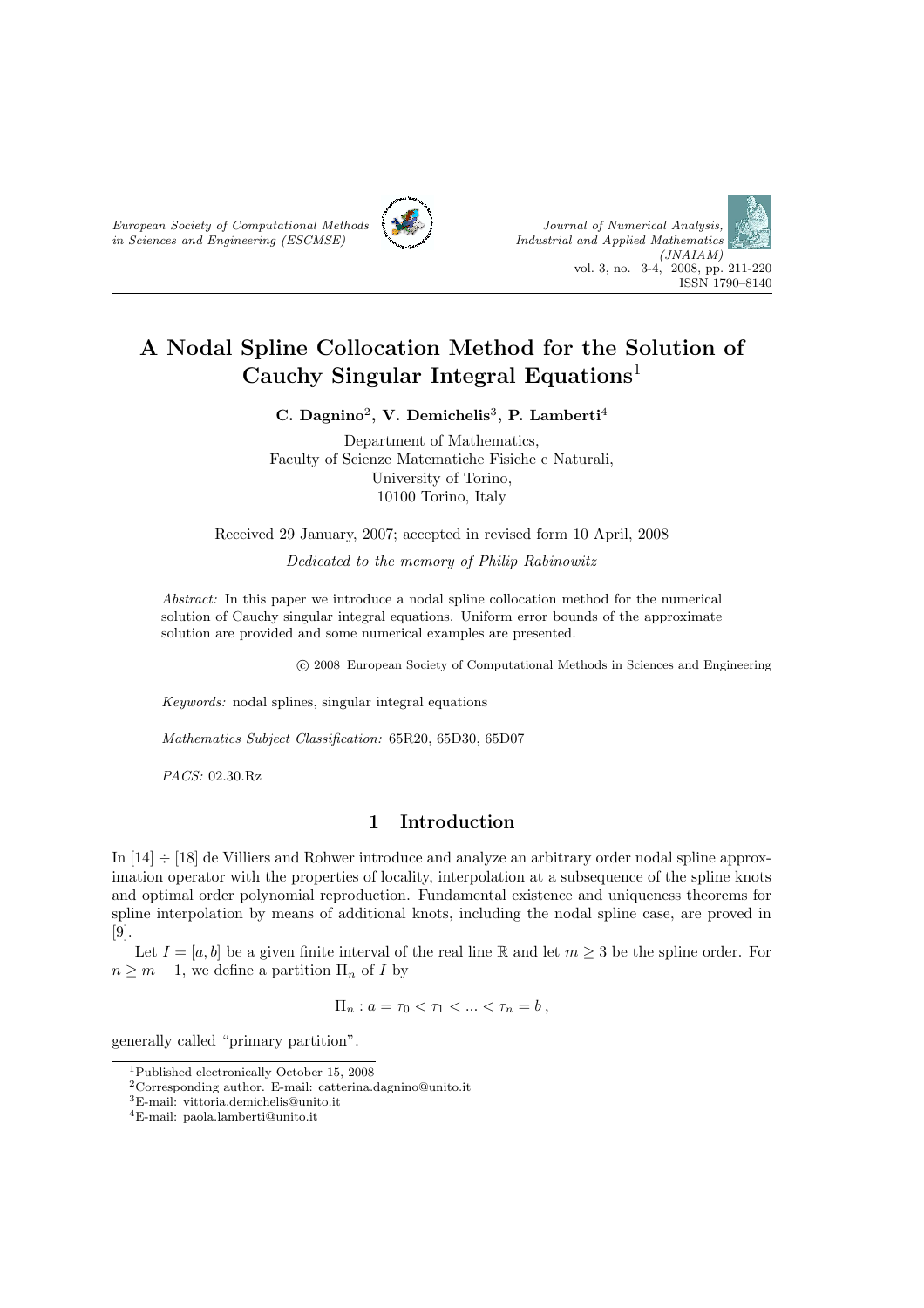We insert  $m-2$  distinct points throughout  $(\tau_{\nu}, \tau_{\nu+1}), \nu = 0, 1, ..., n-1$ , obtaining the spline knots partition

$$
X_n : a = x_0 < x_1 < \dots < x_{(m-1)n} = b,
$$

where  $x_{(m-1)i} = \tau_i, i = 0, 1, ..., n$ . Setting

$$
D_n = \max_{\substack{0 \le k, j \le n-1 \\ |k-j| = 1}} \frac{\tau_{k+1} - \tau_k}{\tau_{j+1} - \tau_j},
$$

we say that the sequence of partitions  $\{\Pi_n; n = m-1, m, ...\}$  is locally uniform (l.u.) if there exists a constant  $D \ge 1$  such that  $D_n \le D$  for all n. We denote by  $h_n$  the norm of  $\Pi_n$ , i.e.  $h_n = \max_{0 \le i \le n-1} (\tau_{i+1} - \tau_i).$ 

Now, after introducing two integers

$$
i_0 = \begin{cases} \frac{1}{2}(m+1), & m \text{ odd} \\ \frac{1}{2}m+1, & m \text{ even} \end{cases}
$$
 and  $i_1 = (m+1) - i_0$ 

and two integer functions

$$
p_{\nu} = \begin{cases} 0, & \nu = 0, 1, ..., i_1 - 2, \\ \nu - i_1 + 1, & \nu = i_1 - 1, ..., n - i_0, \\ n - (m - 1), & \nu = n - i_0 + 1, ..., n - 1, \end{cases}
$$
  

$$
q_{\nu} = \begin{cases} m - 1, & \nu = 0, 1, ..., i_1 - 2, \\ \nu + i_0, & \nu = i_1 - 1, ..., n - i_0, \\ n, & \nu = n - i_0 + 1, ..., n - 1, \end{cases}
$$

we consider the set  $\{\tilde{w}_i(x); i = 0, 1, ..., n\}$  of functions defined as follows:

 $\overline{\phantom{a}}$ 

$$
\tilde{w}_i(x) = \begin{cases}\n l_i(x), & x \in [\tau_0, \tau_{i_1-1}], & i \leq m-1, \\
s_i(x), & x \in (\tau_{i_1-1}, \tau_{n-i_0+1}), & n \geq m, \\
\bar{l}_i(x), & x \in [\tau_{n-i_0+1}, \tau_n], & i \geq n-(m-1),\n\end{cases}
$$

where

$$
l_i(x) = \prod_{\substack{k=0 \ k \neq i}}^{m-1} \frac{x - \tau_k}{\tau_i - \tau_k},
$$

$$
\bar{l}_i(x) = \prod_{\substack{k=0 \ k \neq n-i}}^{m-1} \frac{x - \tau_{n-k}}{\tau_i - \tau_{n-k}},
$$

$$
s_i(x) = \sum_{r=0}^{m-2} \sum_{j=j_0}^{j_1} \sigma_{i,r,j} B_{(m-1)(i+j)+r}(x),
$$

with  $j_0 = \max\{-i_0, i_1 - 2 - i\}$ ,  $j_1 = \min\{-i_0 + m - 1, n - i_0 - i\}$ . The coefficients  $\sigma_{i,r,j}$  are given in [16] and the B-splines sequence is written in terms of the set  $\{B_i : i = (m-1)(i_1 - 2),\}$  $(m-1)(i_1-2)+1, ..., (m-1)(n-i_0+1)$  of normalized B-splines of order m defined on the set of knots  $X_n$ .

The following locality property holds:

$$
s_i(x) = 0, \quad x \notin [\tau_{i-i_0}, \tau_{i+i_1}].
$$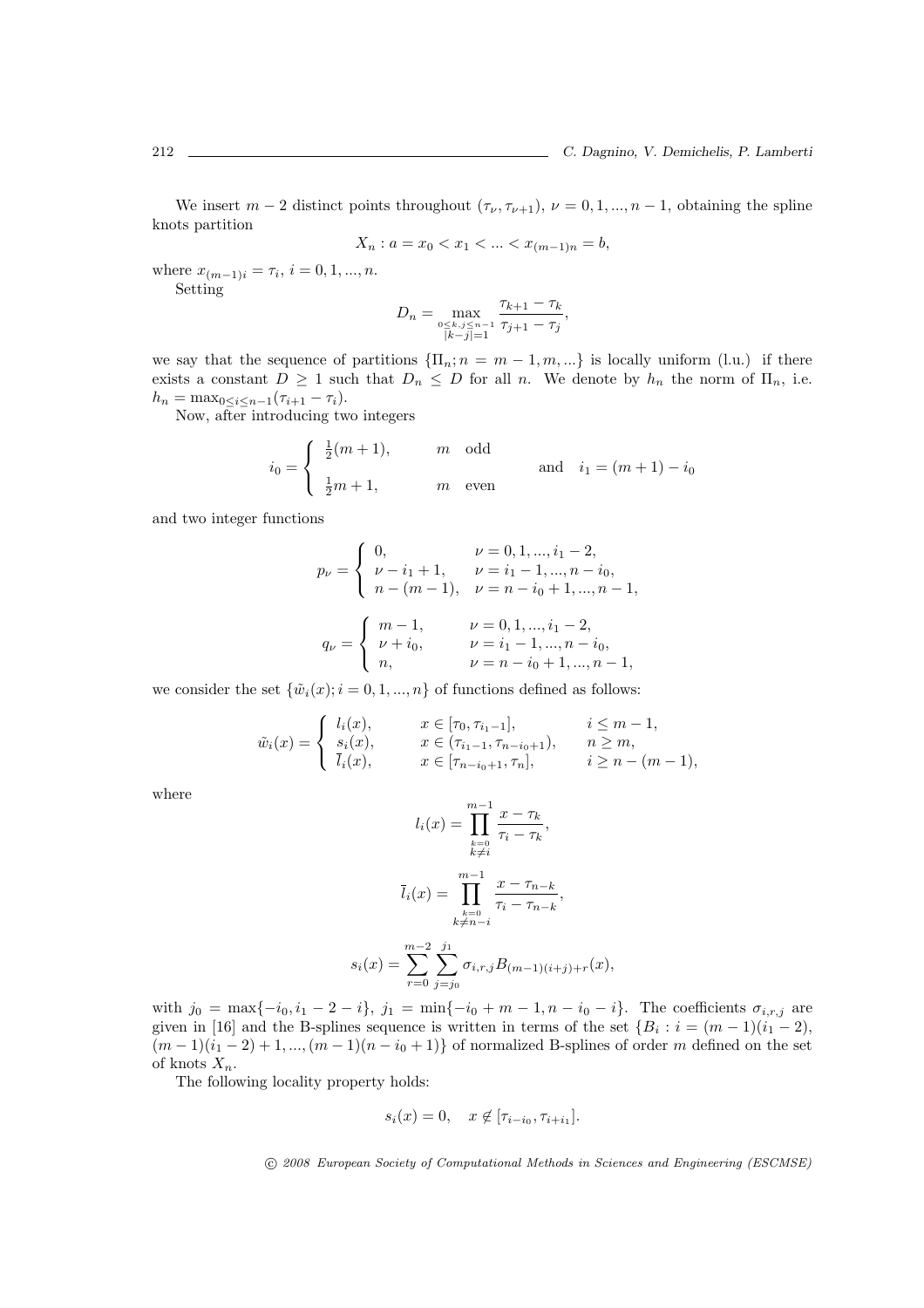Each  $\tilde{w}_i(x)$  is nodal with respect to  $\Pi_n$ , in the sense that

$$
\tilde{w}_i(\tau_j) = \delta_{i,j}, \quad i, j = 0, 1, \dots, n.
$$

Therefore, being  $\det[\tilde{w}_i(\tau_j)] \neq 0$ , the functions  $\tilde{w}_i(x), i = 0, 1, ..., n$ , are linearly independent. Let  $\mathbb{S}_{\Pi_n} = \text{span}\{\tilde{w}_i(x); i = 0, 1, ..., n\}.$  For all  $f \in \mathbb{B}(I)$ , where  $\mathbb{B}(I)$  is the set of real-valued functions on I, we consider the nodal spline operator  $W_n : \mathbb{B}(I) \to \mathbb{S}_{\Pi_n}$ , so defined

$$
W_n f(x) = \sum_{i=0}^n f(\tau_i) \tilde{w}_i(x), \quad x \in I.
$$
 (1)

By locality property, for  $0 \leq \nu \leq n$ , we can write:

$$
W_n f(x) = \sum_{i=p_\nu}^{q_\nu} f(\tau_i) \tilde{w}_i(x), \quad x \in [\tau_\nu, \tau_{\nu+1}].
$$

In [16, 17] it is constructively proved that the following properties hold:

$$
W_n f \in \mathbb{C}^{m-2}(I),\tag{2}
$$

$$
W_n f(\tau_i) = f(\tau_i), \quad i = 0, 1, ..., n,
$$
\n(3)

$$
W_n p = p, \quad p \in \mathbb{P}^m,\tag{4}
$$

where  $\mathbb{P}^m$  denotes the set of polynomials of order m (degree  $\leq m-1$ ).

The following approximation error estimate is derived in [18], for  $f \in \mathbb{C}(I)$ :

$$
||f - W_n f||_{\infty} \le ||W_n|| \omega(f, m h_n), \tag{5}
$$

where

$$
||W_n|| = \max_{0 \le j \le n-1} \max_{\tau_j \le x \le \tau_{j+1}} \sum_{i=p_j}^{q_j} |\tilde{w}_i(x)| \le (m+1) [\sum_{\lambda=1}^{m-1} D_n^{\lambda}]^{m-1}
$$

and  $\omega(f, \delta)$  denotes the modulus of continuity on I, i.e.

$$
\omega(f,\delta) = \max_{\substack{x_1, x_2 \in I \\ |x_1 - x_2| \le \delta}} |f(x_1) - f(x_2)|.
$$

Applications to the construction of integration rules for weakly and strongly singular integrals, including Cauchy principal value (CPV) integrals in one or two dimensions, are explored also by the authors [3, 4], [6]  $\div$  [8], [11]  $\div$  [13], [19, 20, 25]. Moreover, a nodal spline collocation method is proposed and analyzed in [5], for producing the numerical solution of weakly singular Volterra integral equations of the second kind.

In this paper we present a collocation method, based on optimal nodal spline approximation, for solving the following Cauchy singular integral equation (CSIE), with constant coefficients:

$$
aw_{\alpha,\beta}(x)f(x) + \frac{b}{\pi} \int_{-1}^{1} \frac{w_{\alpha,\beta}(t)f(t)}{t - x} dt + \int_{-1}^{1} w_{\alpha,\beta}(t)k(x,t)f(t)dt = g(x), \quad -1 < x < 1,
$$
 (6)

where the symbol  $\oint$  means that the integral is defined in the CPV sense,  $w_{\alpha,\beta}$  is the Jacobi weight function

$$
w_{\alpha,\beta}(t) = (1-t)^{\alpha}(1+t)^{\beta}, \quad \alpha, \beta > -1,
$$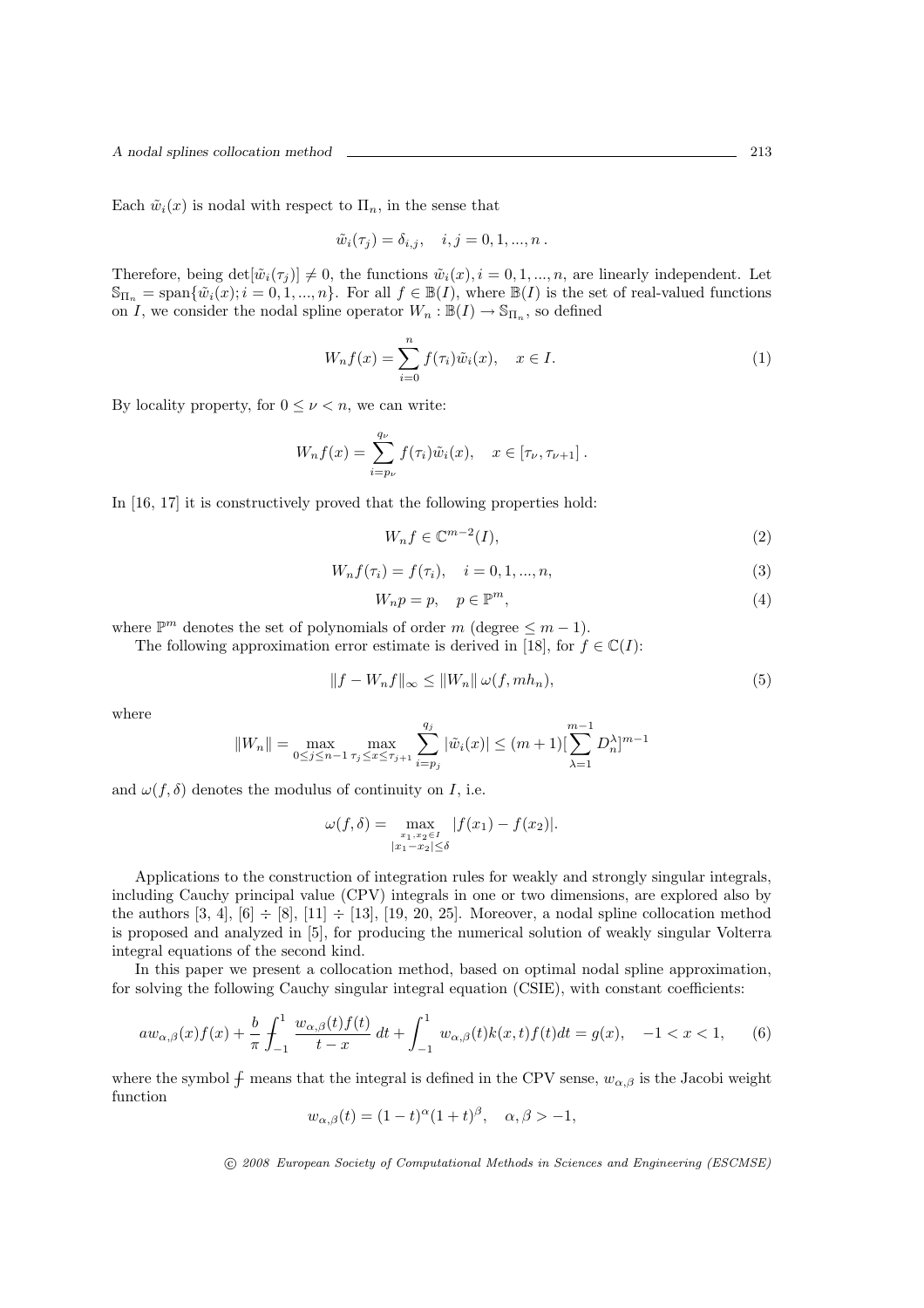and  $k(x,t)$  is a Fredholm kernel.

We assume that f is Hölder continuous on  $[-1, 1]$ , i.e.  $f \in \mathbb{H}_{\rho}(C)$ , where

$$
\mathbb{H}_\rho(C)=\{g: g\in \mathbb{C}[-1,1], \omega(g,\delta)\leq C\delta^\rho, 0<\rho\leq 1, \text{for some }C>0\}.
$$

The above CSIE arises in several areas as aerodynamics, elasticity, fluid and fracture mechanics. The general theory for equations of the form (6) is well developed in [23].

In particular, we consider CSIEs with index  $\nu = -(\alpha + \beta) \in \{0, 1\}$  ([2, 26]). If  $\nu = 0$ , then (6) has a unique solution; if  $\nu = 1$ , then an extra condition must be supplied. This condition usually takes the form

$$
\int_{-1}^{1} w_{\alpha,\beta}(t)f(t)dt = c, \ c \in \mathbb{R}.
$$
 (7)

Our method is obtained by replacing the unknown function f by  $W_nf$  in (6). If  $\nu=1$ , we also replace  $f$  by the nodal spline in  $(7)$ .

Then, we choose a set of collocation points  $\{t_k; k = 0, 1, \ldots, n - \nu\}$ , different from the set  $X_n$ of knots, and obtain a system of linear equations for the unknown values  $f_i^{\epsilon} \approx f(\tau_i)$ ,  $i = 0, ..., n$ .

Once we have the approximations  $f_i^{\epsilon}$  to  $f(\tau_i)$ , we can insert them into (1) and evaluate our approximation to f for any  $x \in (-1, 1)$ .

The proposed procedure has a great flexibility: indeed, we can choose the spline space  $\mathbb{S}_{\Pi_n}$ , including the possibility of using the same primary knots with different values of  $m$ , and the collocation points set  $\{t_k\}$ .

Assuming that

$$
h_n \to 0 \quad \text{as} \quad n \to \infty \tag{8}
$$

and  $f \in \mathbb{H}_{\rho}(C)$ , the CPV integrals of  $W_nf$ , based on locally uniform partitions, converge uniformly, with respect to  $x \in (-1,1)$ , to the CPV integral of f [11]. This is a necessary condition to ensure the approximate solutions of (6) converge uniformly to the true solution [26] and allows to provide a uniform bound for the error of the approximate solution.

We can remark that other spline approximation operators as, for instance, quasi-interpolatory splines, reproducing polynomials up to the order of the spline, are suggested in [26] for the numerical solution of CSIEs. Nevertheless, in general, the uniform convergence of CPV integrals of such splines to the CPV integral of  $f \in \mathbb{H}_{\rho}(C)$  cannot be proved. In order to overcome this drawback, some authors propose the evaluation of CPV integrals by other spline techniques, as either the singularity subtraction  $[27]$  or the quasi-interpolatory spline modification  $[10]$ . In  $[22]$  the Nyström method for (6), based on projector-splines, is used and the integrals are evaluated by subtracting the singularity. In  $[1]$  a Nyström type method, based on modified quasi-interpolatory splines, is introduced and the related algorithm is realized.

The method here proposed allows to directly integrate the splines, ensuring the uniform convergence for  $f \in \mathbb{H}_{\rho}(C)$ .

#### 2 The spline collocation method

In this section we need the following notations:

$$
Hf(x) = aw_{\alpha,\beta}(x)f(x) + \frac{b}{\pi} \int_{-1}^{1} \frac{w_{\alpha,\beta}(t)f(t)}{t - x} dt,
$$
\n(9)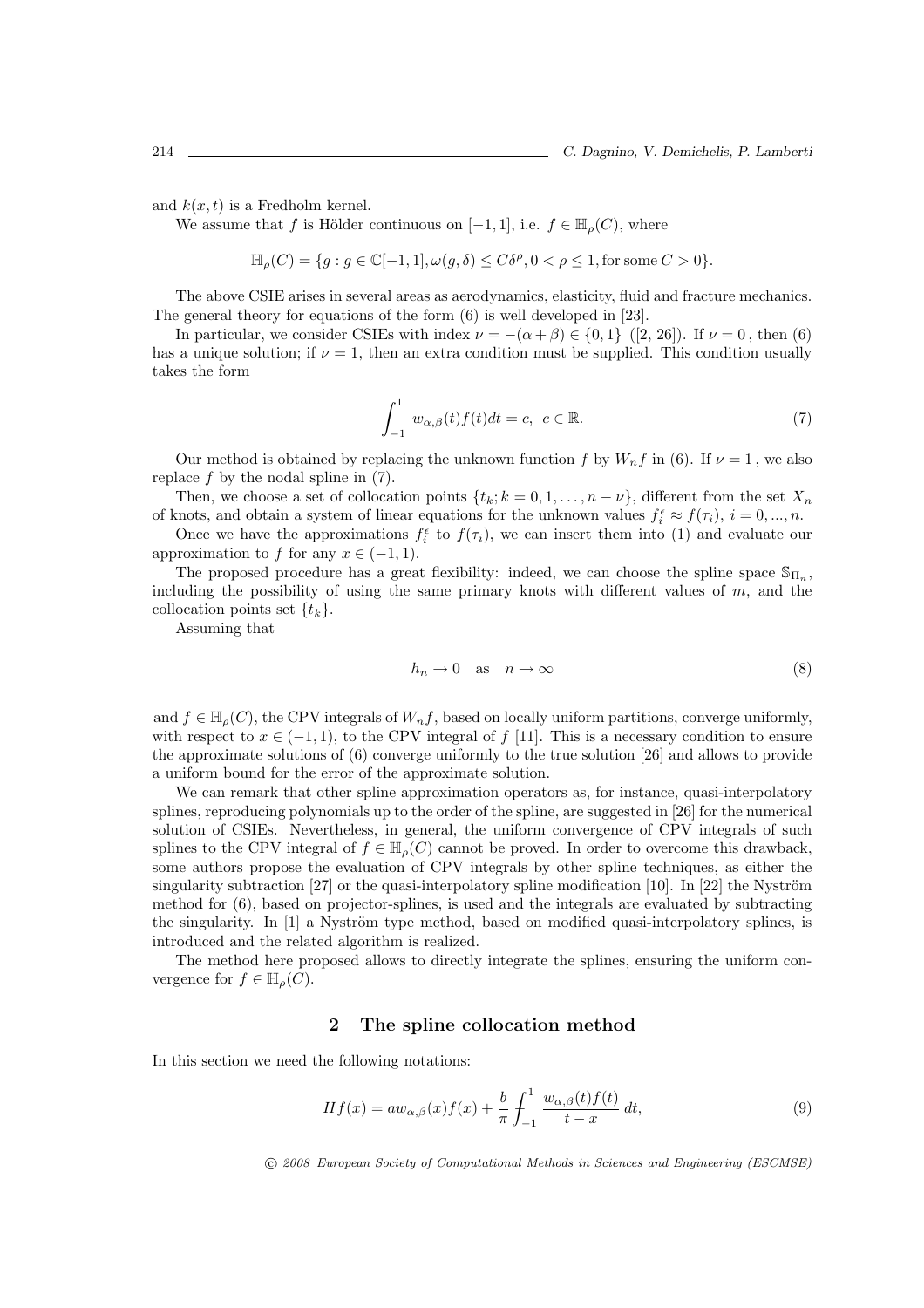A nodal splines collocation method 215

$$
Kf(x) = \int_{-1}^{1} w_{\alpha,\beta}(t)k(x,t)f(t)dt.
$$
 (10)

Rewriting equation (6), with the above notations, leads to

$$
Hf + Kf = g.
$$

First, we approximate f by the nodal spline  $W_n f$  defined in (1) and we form the residue equation

$$
r_n(x) = (HW_nf + KW_nf - g)(x) = \sum_{i=0}^n f(\tau_i)(H\tilde{w}_i + K\tilde{w}_i)(x) - g(x).
$$
 (11)

Then, we choose a set  $\{t_k; k = 0, \ldots, n - \nu\}$  of collocation points in  $(-1, 1)$ , different from the set  $X_n$  of knots.

Setting  $r_n(t_k) = 0$ , by (11) we obtain a system of linear equations for the unknowns  $f_i^{\epsilon} \approx$  $f(\tau_i), i = 0, 1, \ldots, n$ .

For  $\nu = 1$ , the system will have *n* equations in the  $n + 1$  unknowns  $f_0^{\epsilon}, f_1^{\epsilon}, \ldots, f_n^{\epsilon}$ , so that it must be augmented by the following equation, obtained approximating  $f$  by  $W_nf$  in (7):

$$
\sum_{i=0}^{n} f_i^{\epsilon} \int_{-1}^{1} w_{\alpha,\beta}(t) \tilde{w}_i(t) dt = c.
$$

For  $\nu = 0$ , we have  $n + 1$  equations in  $n + 1$  unknowns.

We write the collocation system in the form:

$$
A \underline{f}^{\epsilon} = \underline{g} \,, \tag{12}
$$

where:

$$
\underline{f}^{\epsilon} = [f_0^{\epsilon}, f_1^{\epsilon}, \dots, f_n^{\epsilon}]^T,
$$

$$
\underline{g} = \begin{cases} [g(t_0), g(t_1), \dots, g(t_{n-1}), c]^T, & \nu = 1, \\ [g(t_0), g(t_1), \dots, g(t_n)]^T, & \nu = 0. \end{cases}
$$

In order to define the collocation matrix entries, we introduce the following notations:

$$
\overline{\mu}_{i}^{\alpha,\beta}(x) = \int_{-1}^{1} \frac{w_{\alpha,\beta}(t)\tilde{w}_{i}(t)}{t-x} dt, \quad x \in (-1,1),
$$

$$
\mu_{i}^{\alpha,\beta}(x) = K\tilde{w}_{i}(x),
$$

$$
\lambda_{i}^{\alpha,\beta} = \int_{-1}^{1} w_{\alpha,\beta}(t)\tilde{w}_{i}(t)dt, \quad i = 0,1,...,n.
$$

The elements  ${a_{k,i}}_{k,i=0}^n$  of the matrix A in (12) can be expressed by

$$
a_{k,i} = aw_{\alpha,\beta}(t_k)\tilde{w}_i(t_k) + \frac{b}{\pi} \overline{\mu}_i^{\alpha,\beta}(t_k) + \mu_i^{\alpha,\beta}(t_k), \quad k = 0, ..., n - \nu, \quad i = 0, ..., n.
$$

In the case  $\nu = 1$  the elements of the  $(n + 1) - th$  row are  $a_{n,i} = \lambda_i^{\alpha,\beta}, i = 0, 1, ..., n$ .

Therefore, we obtain the matrix entry  $a_{k,i}$  by evaluating  $\overline{\mu}_{i}^{\alpha,\beta}(t_k)$  as well as  $\mu_{i}^{\alpha,\beta}(t_k)$  and  $\lambda_{i}^{\alpha,\beta}$ . Closed form expressions for such integrals can be derived for special choices of  $\alpha, \beta$  and  $k(x, t)$ [4, 25]. When closed form expressions do not exist, a numerical method must be used [21, 27].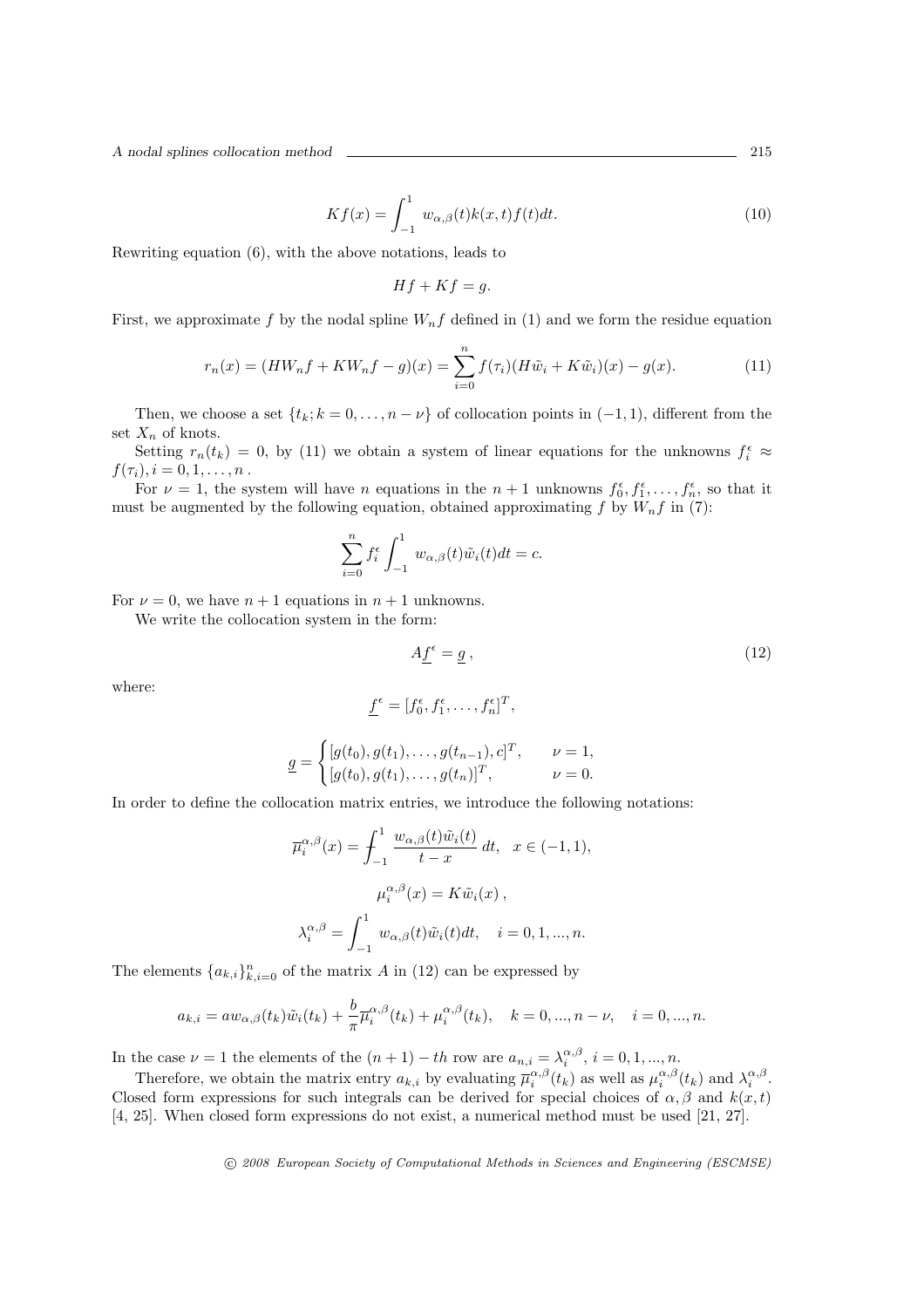Since the number of linear equations is equal to the number of unknown values, we can solve the system  $(12)$  for these values, provided the matrix A is nonsingular, which we assume.

Once we have the approximations  $f_i^{\epsilon}$  to  $f(\tau_i)$ , we can insert them into (1), obtaining:

$$
W_n f^{\epsilon}(x) = \sum_{i=0}^n f_i^{\epsilon} \tilde{w}_i(x)
$$

and evaluate our approximation  $W_n f^{\epsilon}$  to f for any  $x \in (-1, 1)$ .

## 3 Error estimates

The vector  $f = [f(\tau_0), f(\tau_1), ..., f(\tau_n)]^T$  of the true values satisfies

$$
A\underline{f} = \underline{g} - \underline{e},\tag{13}
$$

where:  $e = [e_0, e_1, ..., e_n]^T$  is the sum of error vectors in the spline interpolation and in the numerical integration, induced by the use of nodal splines, i.e.

$$
e_k = HR_nf(t_k) + KR_nf(t_k), \quad k = 0, 1, ..., n - \nu,
$$

with H and K defined in (9) and (10), respectively, and  $R_nf = f - W_nf$ . If  $\nu = 1$ , the last component of  $\underline{e}$  is  $e_n = \int_{-1}^{1} w_{\alpha,\beta}(t) R_n f(t) dt$ .<br>Hence, from (12) and (13), we obtain the following error estimate for the spline method:

$$
\|\underline{f} - \underline{f}^{\epsilon}\|_{\infty} \le \|A^{-1}\|_{\infty} \|\underline{e}\|_{\infty}.
$$
\n(14)

In order to bound  $||\underline{e}||_{\infty}$ , we prove the following theorem.

**Theorem 1** For  $f \in \mathbb{H}_{\rho}(C)$ , let us consider a sequence  $\{W_n f \in \mathbb{S}_{\Pi_n}\}\$  of nodal spline approximations. Assume that the sequence  ${\Pi_n}$  of primary partitions is l.u. and (8) holds.

If  $\rho + \gamma > 0$ , where  $\gamma = \min(\alpha, \beta)$ , then

$$
HR_nf(x) + KR_nf(x) = \begin{cases} O(h_n^{\rho}|\log h_n|), & \gamma \ge 0\\ O(h_n^{\rho+\gamma}), & \gamma < 0, \end{cases}
$$
\n(15)

where, the O-term holds uniformly with respect to  $x \in (-1,1)$ .

Proof. By Theorem 3.1 in [3], we know that

$$
KR_n f(x) = O(h_n^{\rho}).
$$
\n(16)

Now, we estimate  $HR_nf$ . By (3), we can write

$$
R_n f(-1) = R_n f(1) = 0.
$$
\n(17)

Taking into account the error estimate (5), since  $f \in \mathbb{H}_{\rho}(C)$  and  $\{\Pi_n\}$  is l.u., there results

$$
\max_{x \in [-1,1]} |R_n f(x)| \le \bar{C} h_n^{\rho} , \quad \bar{C} > 0.
$$
\n(18)

Moreover, considering that for any  $u, v \in [-1, 1]$ ,

$$
|R_n f(u) - R_n f(v)| \le |f(u) - f(v)| + |W_n f(u) - W_n f(v)|
$$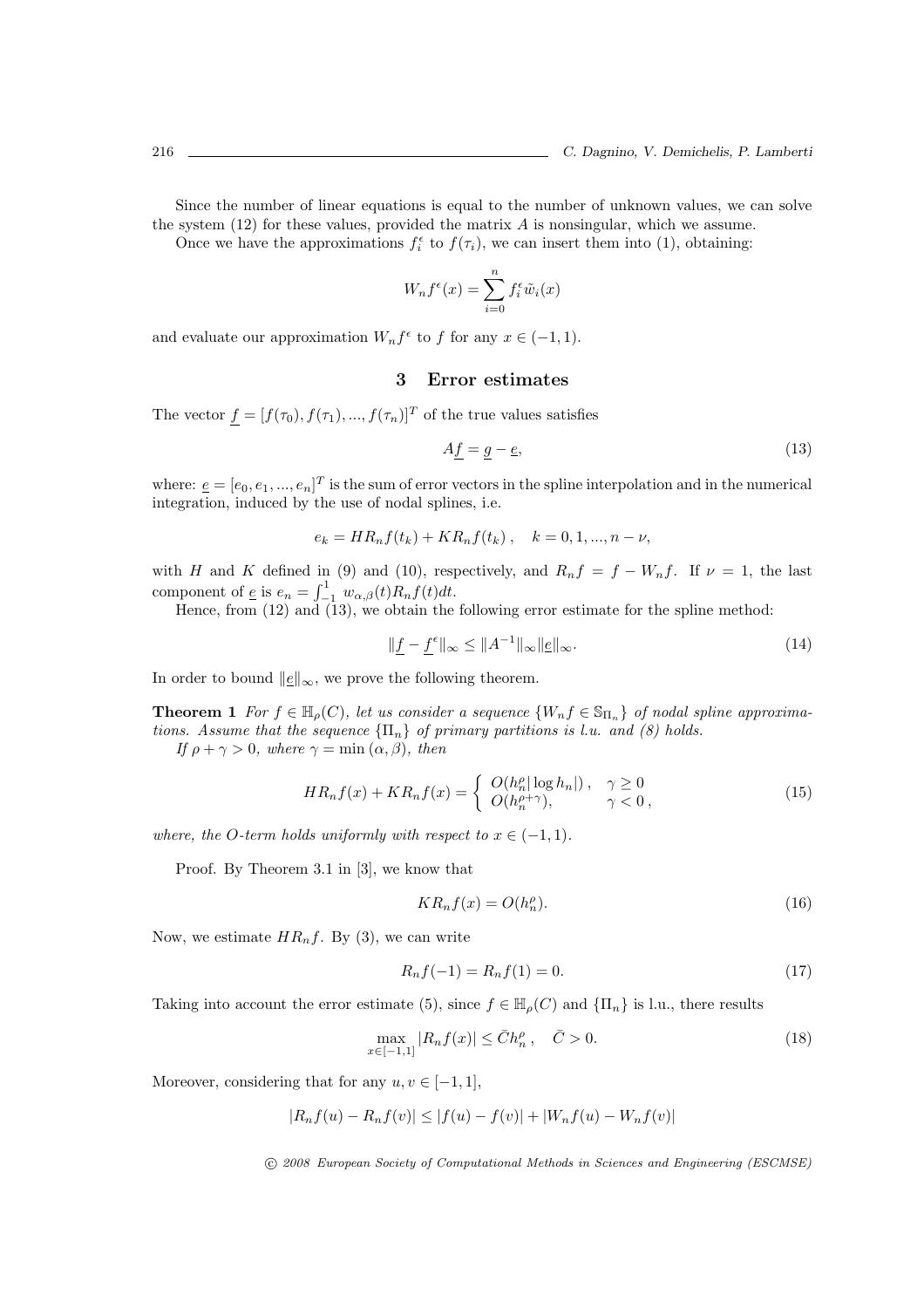and  $W_n f$  is at least  $\mathbb{C}^1[-1,1]$  in virtue of (2), it follows

$$
R_n f \in \mathbb{H}_\rho(C_1), \quad \text{for some} \quad C_1 > 0. \tag{19}
$$

Conditions (17), (18) and (19) ensure that the CPV integrals of  $\{W_nf\}$  converge to the CPV integral of f uniformly in  $(-1, 1)$  [24] and the following estimates hold for  $\rho + \gamma > 0$  [12]:

$$
\int_{-1}^{1} \frac{w_{\alpha,\beta}(t)R_n f(t)}{t-x} dt = \begin{cases} O(h_n^{\rho} |\log h_n|), & \gamma \ge 0 \\ O(h_n^{\rho+\gamma}), & \gamma < 0, \end{cases}
$$
\n(20)

where, the O-term holds uniformly with respect to  $x \in (-1,1)$ . The result (15) follows from (5),  $(16)$  and  $(20)$ .

By Theorem 1 and  $(14)$ , since we assume that the collocation matrix A is non singular, we can conclude

$$
\|\underline{f}-\underline{f}^\epsilon\|_\infty\leq C_2 h_n^{\rho+\gamma},\quad 0
$$

We remark that we consider f Hölder continuous on  $[-1, 1]$ , because this is a general interesting case for the applications. However, if f is smoother, for instance  $f \in \mathbb{C}^{s}[-1,1], \quad 1 \leq s < m-1$ and its derivative of order s is Hölder continuous, then it is easy to show that  $\|\underline{f} - \underline{f}^{\epsilon}\|_{\infty}$  is at least  $O(h_n^{s-1+\rho+\gamma}).$ 

# 4 Numerical results

The above proposed spline method has been applied to solve a number of integral equations, including those here presented, for which we use uniform sets  $X_n$  of knots and several choices of collocation points different from  $X_n$ .

We denote by:

- $N = n + 1$ : both the primary knots number and the collocation matrix dimension;
- $\bullet$  *m*: the spline order:
- $E_n$ : the uniform norm of the error  $|f(t) W_n f^{\epsilon}(t)|$  computed by using a 101 uniform mesh of evaluation points in  $(-1, 1)$ ;
- $E_{\Pi_n} = max_{0 \le i \le n} |f(\tau_i) W_n f^{\epsilon}(\tau_i)|$ ;
- $C_N$ : condition number of the collocation matrix A.

### Example 1

We consider the equation:

$$
\frac{1}{\pi} \int_{-1}^{1} (1 - t^2)^{-\frac{1}{2}} \frac{f(t)}{t - x} dt = \frac{2}{\pi} \left[ 1 + x^2 (1 - x^2)^{-\frac{1}{2}} \log \left| \frac{(1 - x^2)^{\frac{1}{2}} - x + 1}{(1 - x^2)^{\frac{1}{2}} + x - 1} \right| \right], \quad -1 < x < 1,
$$

which has the solution  $f(t) = t|t|$ , if the additional condition  $\int_{-1}^{1}$  $\frac{f(t)}{\sqrt{1-t^2}} dt = 0$  is imposed.

Table 1 shows the rate of convergence of the method, with quadratic nodal splines  $(m = 3)$ . The obtained results confirm the convergence properties proved in section 2. Moreover, an estimate for the collocation system condition numbers is reported for increasing values of N.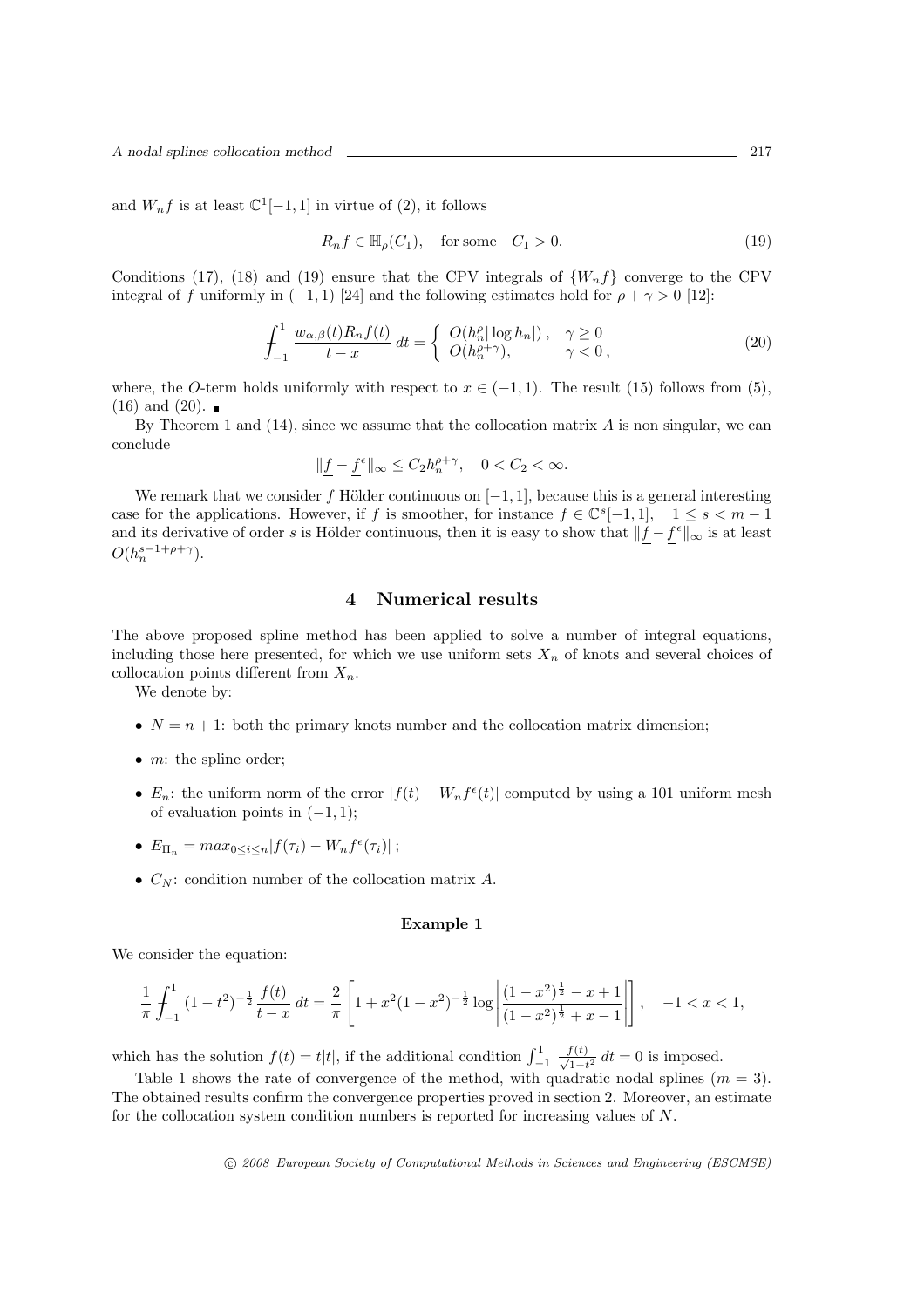| таріє т. пуаніріє т |       |             |             |       |  |  |
|---------------------|-------|-------------|-------------|-------|--|--|
| N                   | $\,m$ | $E_n$       | $E_{\Pi_n}$ | $C_N$ |  |  |
| 6                   | 3     | $7.47(-03)$ | $2.13(-03)$ | 3.77  |  |  |
| 12                  | 3     | $1.53(-03)$ | $4.43(-04)$ | 7.71  |  |  |
| 36                  | 3     | $1.39(-04)$ | $4.38(-05)$ | 23.53 |  |  |
| 82                  | 3     | $2.86(-05)$ | $8.17(-06)$ | 53.87 |  |  |

Table 1: Example 1

#### Example 2

The second equation is

$$
\frac{1}{\pi} \int_{-1}^{1} (1 - t^2)^{-\frac{1}{2}} \frac{f(t)}{t - x} dt = 4x^2 - 1, \quad -1 < x < 1.
$$

It has the unique solution  $f(t) = 4t^3 - 3t$ , with the additional condition  $\int_{-1}^{1}$  $\frac{f(t)}{\sqrt{1-t^2}} dt = 0.$ 

To this problem we apply the collocation method based on quadratic and cubic nodal splines. Table 2 provides the corresponding results.

| Table 2: Example 2 |                  |                        |       |  |  |
|--------------------|------------------|------------------------|-------|--|--|
| N                  | $\boldsymbol{m}$ | $E_n, E_{\Pi_n}$       | $C_N$ |  |  |
| 8                  | 3                | $3.67(-02)$            | 5.08  |  |  |
| 19                 | 3                | $\overline{2.06(-03)}$ | 12.32 |  |  |
| 39                 | 3                | $2.11(-04)$            | 25.51 |  |  |
| 82                 | 3                | $2.08(-05)$            | 53.87 |  |  |
| 8                  | $\overline{4}$   | $2.60(-14)$            | 57.27 |  |  |

We remark that the exact solution of the equation in Example 2 belongs to  $\mathbb{P}^4$  and, since (4) holds, the order of error is  $10^{-14}$  in the case  $m = 4$ .

To summarize, in solving (6) by the proposed method, there are various possibilities for the choice of the spline order, of the spline knots set and of the collocation points. These features enable us to experiment with different spline spaces and different choices of sets  $\{t_k\}$ . Indeed, several numerical experiments can be done to evaluate the solution of (6) and get a feel for what is a good choice among the many possibilities.

## References

- [1] F. Calió and E. Marchetti, An algorithm based on Q.I. modified splines for singular integral models, Computer Math. Appl. 41 1579-1588 (2001).
- [2] J.A. Cuminato, On the uniform convergence of a collocation method for a class of singular integral equations, BIT 27 190-202 (1987).
- [3] C. Dagnino and V. Demichelis, Nodal spline integration rules of Cauchy principal value integrals, Intern. J. Computer Math. 79 233-246 (2002).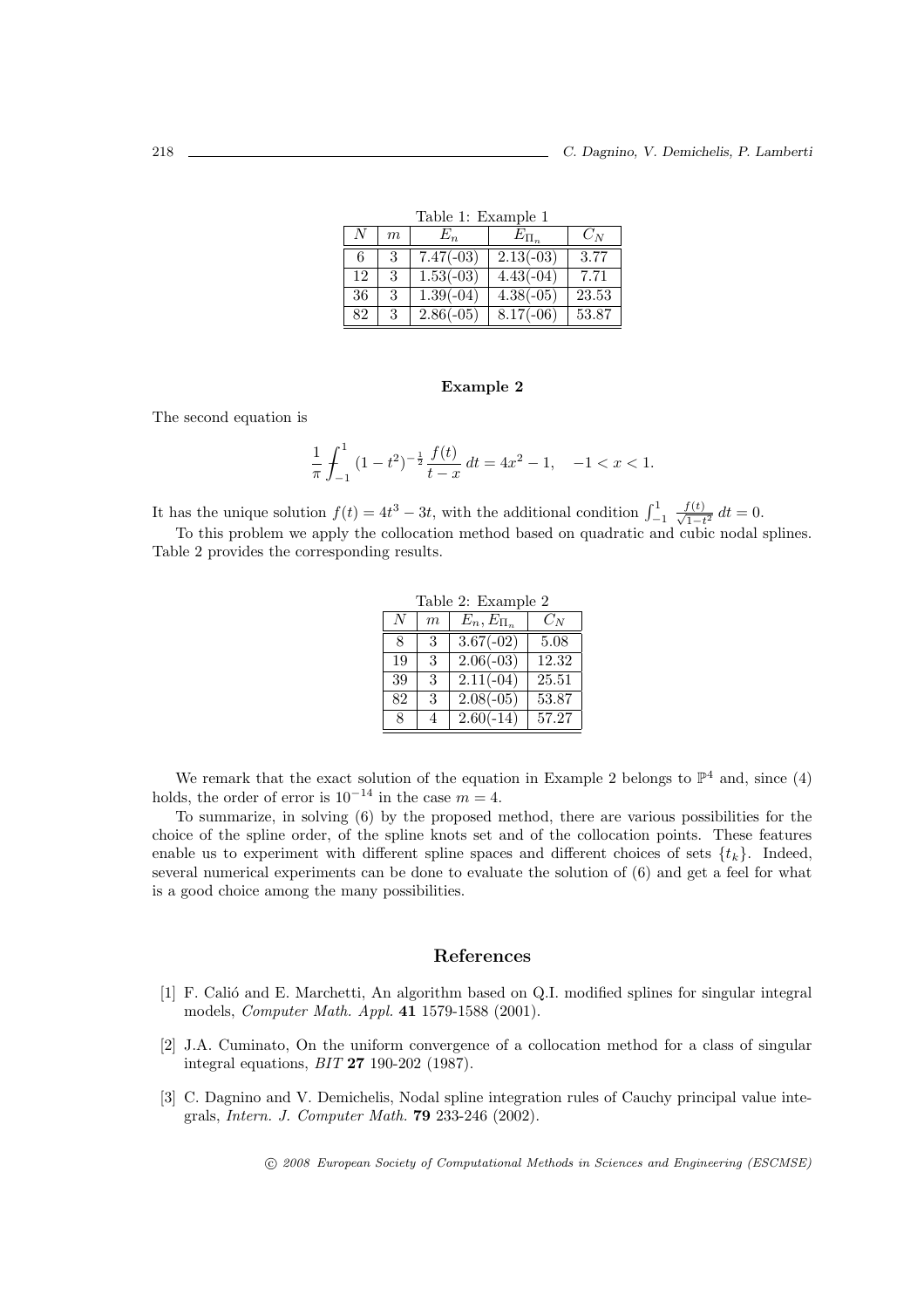- [4] C. Dagnino and V. Demichelis, Computational aspects of numerical integration based on optimal nodal spline, Intern. J. Computer Math. 80, 243-255 (2003).
- [5] C. Dagnino, V. Demichelis and E. Santi, A nodal spline collocation method for weakly singular Volterra integral equations, Studia Univ. Babes-Bolyai Math. 48(3) 71-82 (2003).
- [6] C. Dagnino, S. Perotto and E. Santi, Convergence of rules based on nodal splines for the numerical evaluation of certain Cauchy principal value integrals, J. Comp. Appl. Math. 89 225–235 (1998).
- [7] C.Dagnino and E. Santi, Numerical evaluation of Cauchy principal integrals by means of nodal spline approximation, Revue d'Anal. Num. Theor. Approx. 27 59-69 (1998).
- [8] C. Dagnino, V. Demichelis and E. Santi, On optimal nodal splines and their applications, Rend. Sem. Mat. Univ. Pol. Torino 61(3) 313-332 (2003).
- [9] W. Dahmen, T.N.T. Goodman and C.A. Micchelli, Compactly supported fundamental functions for spline interpolation, Numer. Math. 52 641-664 (1988).
- [10] V. Demichelis, The use of modified quasi-interpolatory splines for the solution of the Prandtl equation, J. Comp. Appl. Math. 53, 329–338 (1995).
- [11] V. Demichelis, Convergence of derivatives of optimal nodal splines, J. Approx. Th. 88 370-383 (1997).
- [12] V. Demichelis, Uniform error bounds for Cauchy principal value integrals, Rend. Sem. Mat. Univ. Pol. Torino **62**(2) 155-164 (2004).
- [13] V. Demichelis and P. Rabinowitz, Finite part integrals and modified splines, BIT 44 259-267 (2004).
- [14] S.A. de Swardt and J.M. de Villiers, Peano kernel error analysis for quadratic nodal spline interpolation, J. Approx. Theory 99 344-368 (1999).
- [15] J.M. de Villiers, A convergence result in nodal spline interpolation, J. Approx. Theory 74 266-279 (1993).
- [16] J.M. de Villiers and C.H. Rohwer, Optimal local spline interpolants, J. Comput. Appl. Math. 18 107-119 (1987).
- [17] J.M. de Villiers and C.H. Rohwer, A nodal spline generalization of the Lagrange interpolant, in: Progress in Approximation Theory, P. Nevai and A. Pinkus (Eds), Academic Press, Boston 201-211 (1991).
- [18] J.M. de Villiers C.H. and C.H. Rohwer, Sharp bounds for the Lebesgue constant in quadratic nodal spline interpolation, International Series of Num. Math. 115 1-13 (1994).
- [19] K. Diethelm, Error bounds for spline-based quadrature methods for strongly singular integrals, J. Comput. Appl. Math. 89 257-261 (1998).
- [20] K. Diethelm, Erratum to "Error bounds for spline-based quadrature methods for strongly singular integrals", J. Comp. Appl. Math. 142 449-450 (2002).
- [21] A. Gerasoulis, Piecewise-polynomial quadratures for Cauchy singular integrals, SIAM J. Numer. Anal. **23** 891-902 (1986).